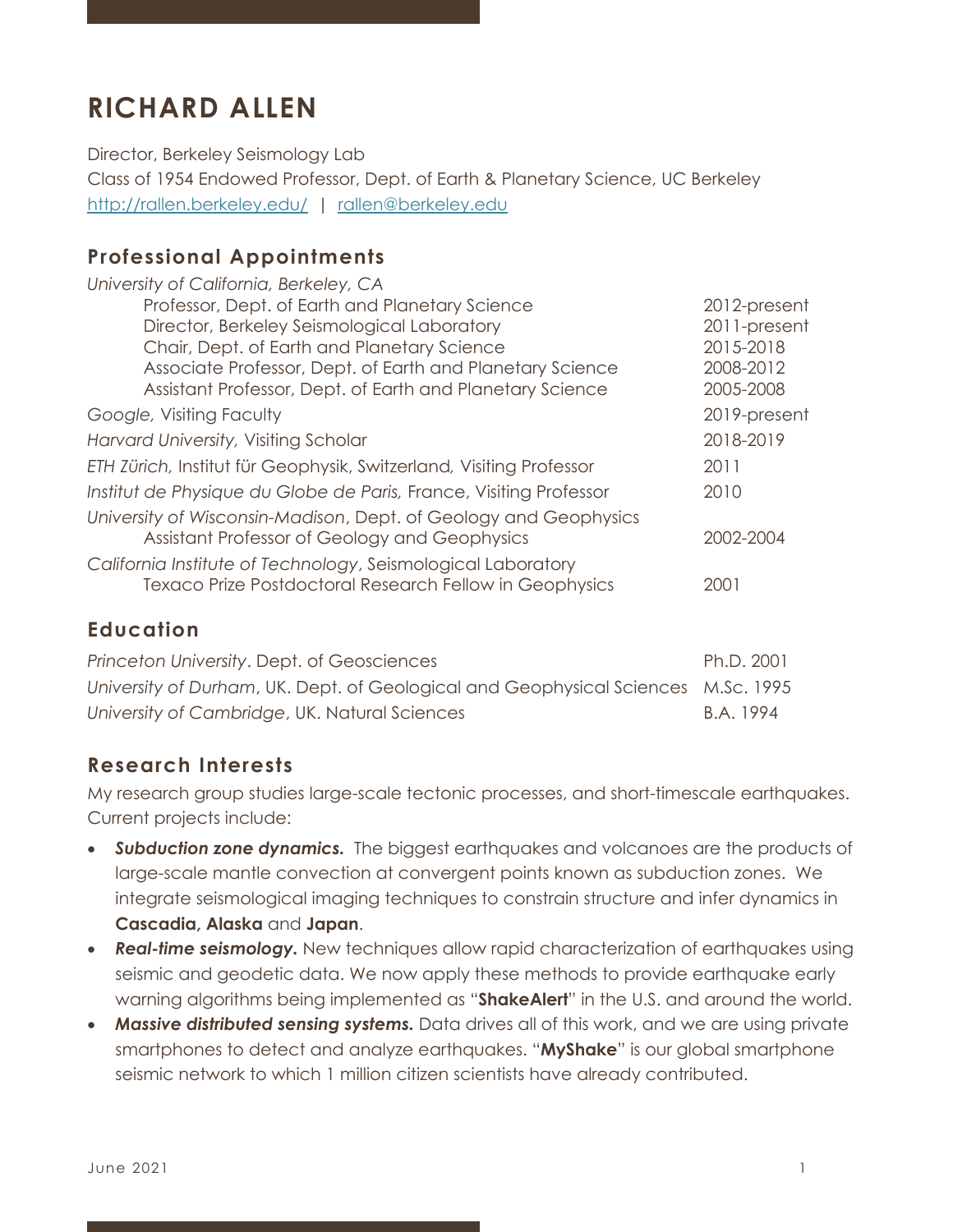# **Teaching and Outreach**

Engaging with students and the public increases awareness of science, develops the next generation of scientists, and provides new insights. Current activities include:

- "*Earthquakes in your backyard*" is an introductory-level class at UC Berkeley focusing on the science, engineering and societal aspects of earthquakes. Taught each year to 450 students, the class enrolls about 5% of all Berkeley undergrads.
- *Public talks and seminars* on topics of earthquakes, hazard, risk, mitigation and ongoing research efforts in the solid Earth science in the Bay Area, across the U.S., and internationally.
- **Media articles and documentaries** provide exposure to our research for millions of readers and viewers. Our work has been covered in hundreds of publications around the world including the *New York Times*, *London Times*, *Los Angeles Times*, *San Francisco Chronicle*, *Scientific American*, *National Geographic*, *Time*, *Newsweek*, *Der Spiegel*, CNN, BBC, NBC, CBS, ABC, FOX News, NPR, Al Jazeera, NOVA, and the Discovery Channel.

# **Advisory Activities**

Testimony and briefings for legislatures, legislators and senior government officials:

- *California Governor Gavin Newsom*: Public alerting across the state.
- *White House*: Earthquake Resiliency Summit; Office of Science and Technology Policy.
- *U.S. House of Representatives*: Committee on Transportation and Infrastructure, Subcommittee on Economic Development, Public Buildings, and Emergency Management; Committee on Natural Resources, Subcommittee on Energy and Mineral Resources.
- *California State Senate*: Government Organization and Natural Resources Committees.
- Michelle Bachelet, Former *President of Chile*.
- Floyd Kvamme, Co-Chair of *President Bush's Council of Advisors on Science and Technology*.
- James Lee Witt, *Director of the Federal Emergency Management Agency*.
- Jack Gibbons, *Science Advisor to President Clinton*.

Advising on the use of current real-time earthquake information:

- **Private organizations**, including: Google, Apple, Boeing, Chevron, Genentech, Hewlett Packard, Lam Research, Life Technologies, Intel, Microsoft, PG&E, Red Cross, So. Cal Edison.
- **Government agencies**, including: Bay Area Rapid Transit (BART), California Dept. of Water Resources, CalEMA, CalTrans, California Seismic Safety Commission, City of San Francisco.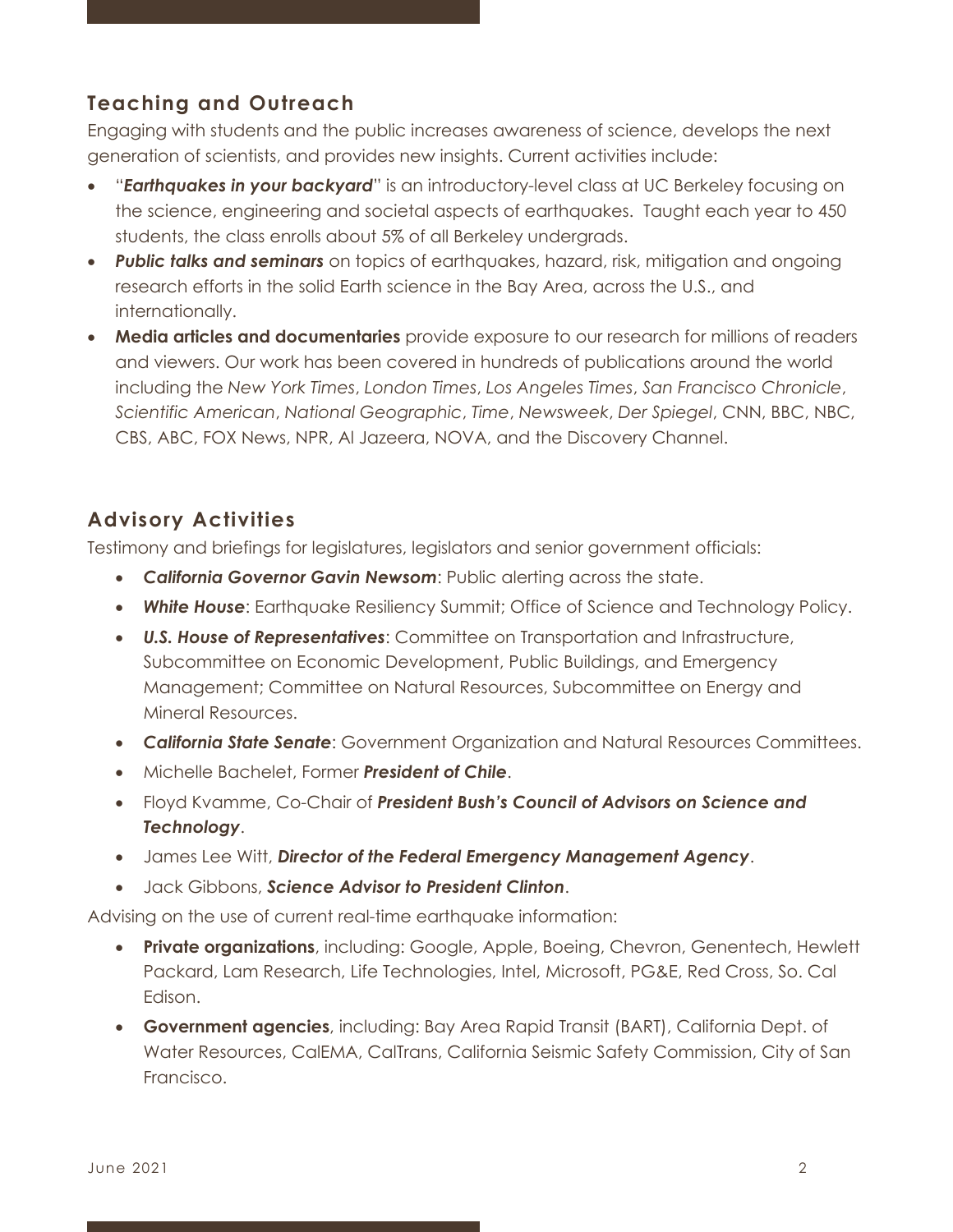## **Professional Service**

Chair, National Academies, Committee on Seismology and Geodynamics, 2015–2019.

Chair, U.S. Earthquake Early Warning Science R&D Committee, 2006–2016.

Chair, Ocean-Bottom Seismometer Instrumentation Pool, IRIS Oversight Committee, 2015.

Principal Organizer, 3rd International Conference on Earthquake Early Warning: Implementing Earthquake Alerts. Berkeley, California, Sep 3-5, 2014.

Member, Cascadia Initiative Expedition Team deploying seafloor instruments, 2011-2015.

Chair, International Earthquake Early Warning Advisory Committee, Geological Institute of Israel. 2012-2013.

Chair, National Science Foundation, Amphibious Array Steering Committee, 2009-2012. Chair, IRIS PASSCAL Standing Committee. 2009-2011. Member 2008-2011.

#### **Honors and Awards**

| • Class of 1954 Endowed Professor, UC Berkeley                      | 2017 |
|---------------------------------------------------------------------|------|
| • National Science Foundation, GeoPRISMS Distinguished Lecturer     | 2015 |
| • Tel Aviv University, Yuval Ne'eman Distinguished Lecturer         | 2014 |
| • Noyce Prize for Excellence in Undergraduate Teaching, UC Berkeley | 2008 |
| • Hellman Faculty Research Award, UC Berkeley                       | 2006 |
|                                                                     |      |

#### **Patents**

Smartphone-based earthquake early warning systems. Licensed to Google 2019.

## **Selected Publications**

Google Scholar page. Complete list and reprints available: http://rallen.berkeley.edu/pub.

- Allen, R.M., Q. Kong, R. Martin-Short (2020). The MyShake Platform: A Global Vision for Earthquake Early Warning. *Pure Appl. Geophys.* **177**, 1699–1712 http://doi.org/10.1007/s00024-019-02337-7.
- Pritchard, M. E., R. M. Allen, T. W. Becker, M. D. Behn, E. E. Brodsky, R. Bürgmann, C. Ebinger, J. T. Freymueller, M. Gerstenberger, B. Haines, et al. (2020). New Opportunities to Study Earthquake Precursors, Seismol. Res. Lett. 91, 2444–2447 http://doi.org/10.1785/0220200089
- Kong, Q., R. Martin-Short, R.M. Allen (2020). Towards Global Earthquake Early Warning with the MyShake Smartphone Seismic Network. *Seismo. Res. Lett. Part 1* - Simulation platform and detection algorithm. http://doi.org/10.1785/0220190177. *Part 2* - Understanding MyShake performance around the world. https://doi.org/10.1785/0220190178
- Strauss, J.A., Q. Kong, S. Pothan, S. Thompson, A. Mejia, S. Allen, S. Patel, R.M. Allen (2020). MyShake Citizen Seismologists help launch dual-use seismic network in California. *Front. Commun. 5:32*. https://doi.org/10.3389/fcomm.2020.00032.
- Hawley, W. B., & Allen, R. M. (2019). The fragmented death of the Farallon plate. *Geophysical Research Letters*, **46**, 7386–7394. https://doi.org/10.1029/2019GL083437.